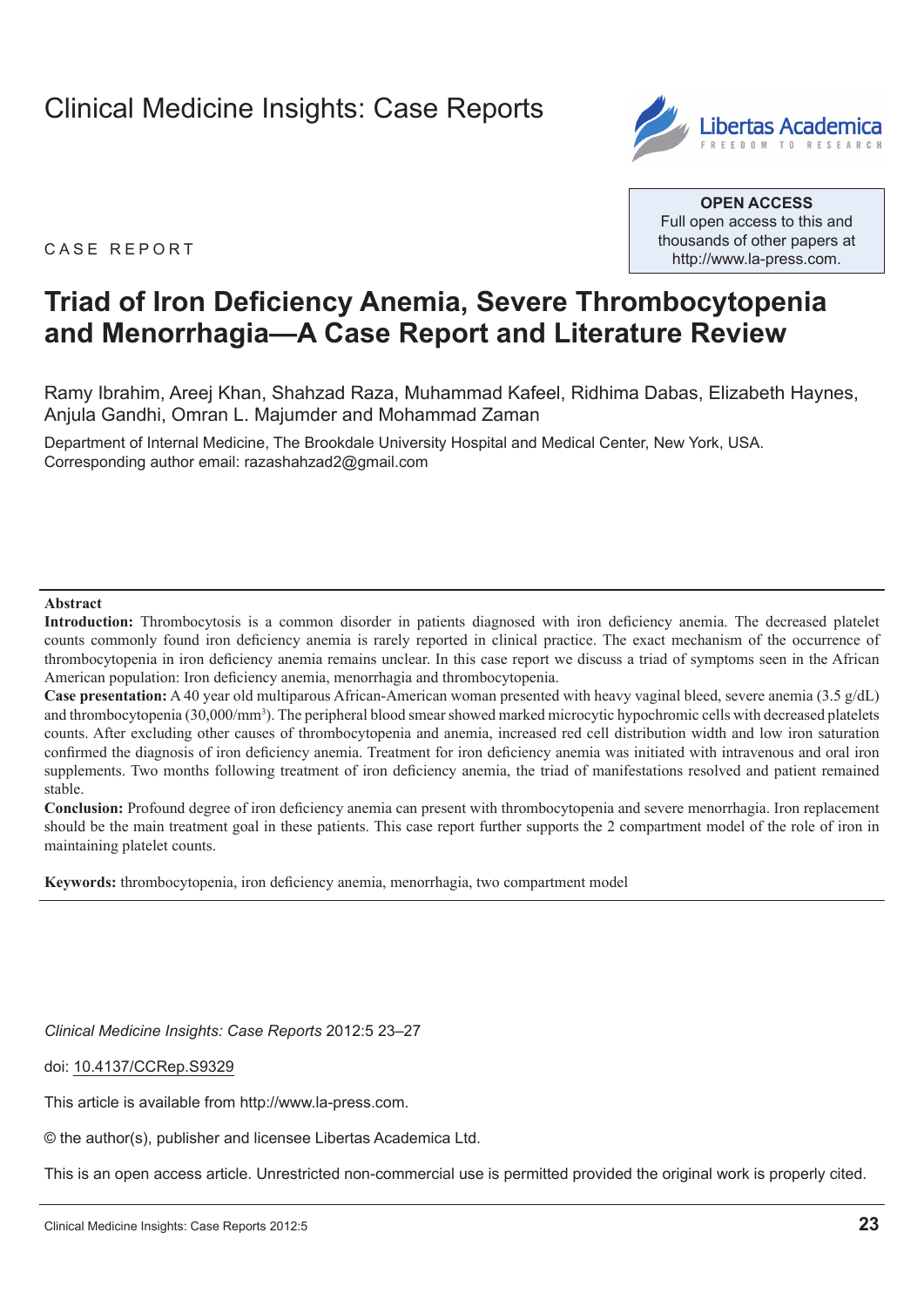# **Introduction**

Iron deficiency anemia is the second most common nutritional deficiency in the United States with an estimated 3.3 million females in their reproductive life affected by iron deficiency.<sup>1</sup> Almost all patients with iron deficiency will have normal or elevated platelet counts, some higher than  $1000 \times 10^9$ /L at diagnosis, however, thrombocytopenia in association with iron deficiency is rarely reported.<sup>2,3</sup> The exact mechanism of thrombocytopenia is not well understood and is postulated to have a role in alteration in the activity of iron-dependent enzymes in megakaryocytes and thrombopoiesis.4 In 1978, Beard and colleague<sup>5</sup> first noticed the triad of combination of iron deficiency anemia, thrombocytopenia and heavy vaginal bleeding in alpha-1 thalassemia trait patients. Later on, Berger and colleagues<sup>6</sup> noticed a similar triad of symptoms without any hemoglobinopathy. Since then, very few cases have reported this triad. The purpose of this case report is to explore the triad further for the combination of iron deficiency anemia, heavy vaginal bleeding and thrombocytopenia and to define whether iron supplements is an effective approach to treat all three manifestations together.

# **Case Summary**

A 40 year-old African American woman was admitted to the intensive care unit for heavy vaginal bleeding that lasted 4 days. Vaginal bleeding was associated with lightheadedness, palpitation, weakness and fatigue. She reported a seven year history of uterine leomyomas that caused recurrent episodes of menorrhagia. Due to inadequate iron supplemention, she consequently developed iron deficiency.

Physical examination revealed a blood pressure 110/70 mmHg, a heart rate of 105 bpm, a respiratory rate of 18 breaths/min, and a temperature of 98 degrees Fahrenheit. She appeared pale; no icterus, petechiae, ecchymosis, or purpuric lesions noted. She had no lymphadenopathy. Lungs were clear to auscultation. Cardiac examination revealed cardiac grade 2/6 to 3/6 systolic flow murmur. The liver span was 9 cm and spleen was not palpable. Pelvic examination showed vaginal bleeding. No bleeding from any other site was observed.



Initial laboratory data is summarized in Table 1. Her Hemoglobin level was 3.5 g/dL (normal range; 12.1–15.1 g/dL) and platelet count was  $30,000/\text{mm}^3$  (normal range:  $150-400 \times 10^9$  per liter). Mean corpuscular volume (MCV) was 56.6 femtolitre (normal range; 80–100 femtolitre) and Red cell distribution width (RDW) was 37.6; (normal range; 11%–15%). Reticulocyte count on admission was 1.3% (normal range; 0.5%–1.5%). Iron studies revealed serum iron 27 µg/dL (normal range; 50–170 µg/dL) serum ferritin 7.79 ng/dL (normal range; 12–150 ng/mL), serum transferring 419.9 mg/dL (normal range 204–360 mg/dL), percent saturation was 4%. Results of the iron studies were consistent with iron deficiency anemia. The peripheral blood smear showed marked microcytic hypochromic cells with decreased numbers of platelets. No platelet clumping was noticed (Figure 1A and B).

Her coagulation parameters were normal. Work up for systemic lupus erythematosus, HIV, immune and non-immune mediated thrombocytopenia, thrombotic thrombocytopenic purpura was unremarkable. Ultrasound of pelvis showed an anteverted uterus with heterogenous parenchyma and calcified anterior myoma and 0.44 cm ecchodense wall thickness with adenomyosis.

The patient was administered four units of packed red blood cells, two doses of intravenous iron sucrose complex 125 mg for two consecutive days, oral iron sulphate tablets 325 mg three time a day, vitamin C 500 mg orally daily and Northindorne 10 mg orally three times a day.

On day 5, she was discharged home with hemoglobin of 10.3 and platelet count 79,000/mm<sup>3</sup>. Upon discharge the patient was advised to take oral iron supplements and proceed with hysterectomy. Sixty days after iron supplementation and post-hysterectomy, platelet count improved to 4,47000/mm3 , hemoglobin increased to 10.9 g/dL and reticulocyte count 2.8% (normal range; 0.5%–1.5%). Figure 2A and B describes the platelets counts and hemoglobin trend after inititating iron therapy

The resolution of severe symptomatic anemia along with thrombocytopenia following iron supplementation strengthens the hypothesis that iron therapy plays an important role in improving iron deficiency anemia associated thrombocytopenia.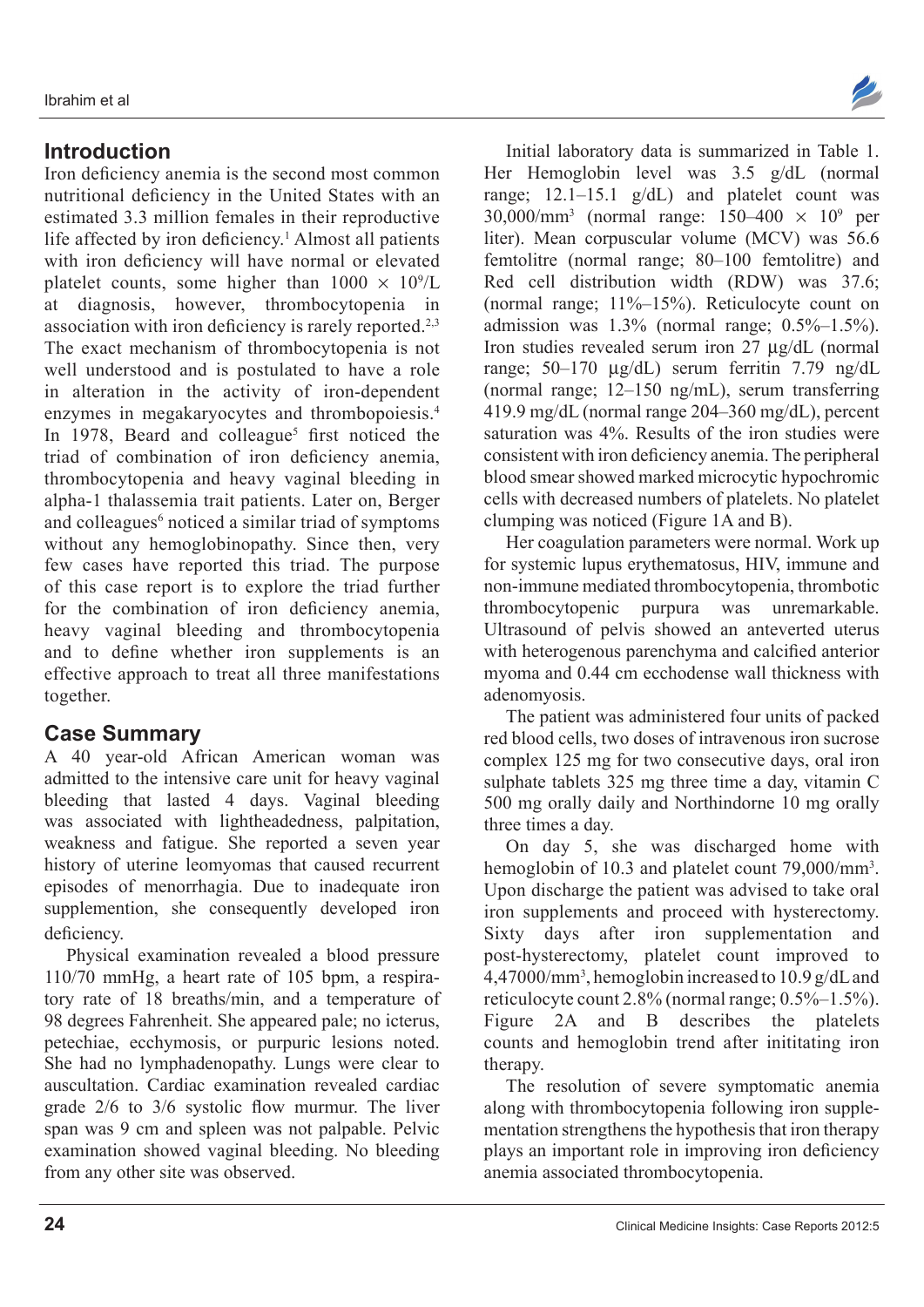

| Laboratory             | On admission                      | Value after 60 days                 | Reference value<br>$4.5 - 10 \times 3$ /mm <sup>3</sup> |  |
|------------------------|-----------------------------------|-------------------------------------|---------------------------------------------------------|--|
| Leukocyte count        | 6.4–10 $\times$ 3/mm <sup>3</sup> | 6.3 $-10 \times 3$ /mm <sup>3</sup> |                                                         |  |
| Hemoglobin             | $3.5$ g/dL                        | 10.9 g/dL                           | 12.0-15.2 g/dL                                          |  |
| Hematocrit             | 11.2%                             | 33.3%                               | 37%–46%                                                 |  |
| Platelet count         | $43.10 \times 3/\text{mm}^3$      | $447.10 \times 3$ /mm <sup>3</sup>  | 140-450 $\times$ 3/mm <sup>3</sup>                      |  |
| <b>MCV</b>             | 56.6 $\mu$ m <sup>3</sup>         | $78 \mu m^3$                        | 78-101 $\mu$ m <sup>3</sup>                             |  |
| Reticulocyte count     | 1.3%                              | 2.8%                                | $0.5\% - 1.5\%$                                         |  |
| Serum iron             | $27 \mu g/dL$                     | N/A                                 | 26-170 µg/dL                                            |  |
| Serum ferritin         | 7.79 ng/Ml                        | N/A                                 | 12-160 ng/Ml                                            |  |
| Serum transferrin      | 419.90 mg/dL                      | N/A                                 | 204-360 mg/dL                                           |  |
| Serum vitamin $B_{12}$ | 795 pg/mL                         | N/A                                 | $>$ 150-200 pg/mL                                       |  |
| Serum folate           | $>$ 20 ng/mL                      | N/A                                 | 2.7-17 ng/mL                                            |  |
| Haptoglobin            | 142 mg/dL                         | N/A                                 | 41-165 mg/dL                                            |  |
| Blood glucose          | 98 mg/dL                          | N/A                                 | 65-110 mg/dL                                            |  |
| <b>BUN</b>             | 12 $mg/dL$                        | N/A                                 | 7-21 mg/dL                                              |  |
| Creatinine             | $0.9$ mg/dL                       | N/A                                 | $0.5 - 1.4$ mg/dL                                       |  |
| AST                    | 13 U/L                            | N/A                                 | 5-35 U/L                                                |  |
| ALT                    | 14 U/L                            | N/A                                 | 7-56 U/L                                                |  |
| Total protein          | $6.1$ g/dL                        | N/A                                 | 15-45 g/dL                                              |  |
| <b>Total bilirubin</b> | $0.9$ mg/dL                       | N/A                                 | $0.2 - 1.3$ mg/dL                                       |  |
| LDH                    | 419 U/L                           | N/A                                 | 105-333 U/L                                             |  |
| PT.                    | 11                                | 12                                  | $11 - 13.5$ seconds                                     |  |
| <b>INR</b>             | 1.1                               | 1.2                                 | $0.8 - 1.2$                                             |  |
| <b>PTT</b>             | 23                                | 25                                  | 25-35 seconds                                           |  |

|  |  |  |  |  |  |  |  | Table 1. Laboratory results on admission to hospital and two month after presentation. |
|--|--|--|--|--|--|--|--|----------------------------------------------------------------------------------------|
|--|--|--|--|--|--|--|--|----------------------------------------------------------------------------------------|

#### **Discussion**

Iron deficiency anemia has been known to be associated with reactive thrombocytosis.2–4 In this report we discussed the rare ocurrence of menorrhagia, thrombocytopenia and iron deficiency anemia that is rarely reported in the literature.<sup>5,6</sup> This report further illustrates that iron deficiency anemia treatment with iron supplements can correct the associated decrease in platelet counts. The resolution of thrombocytopenia with iron supplementation will occur provided other causes of thrombocytopenic

disorders are excluded such as acute hemorrhage, hemolysis, chronic inflammatory disorders, trauma, folate deficiency and Vitamin  $B_{12}$  deficiency and thrombotic thrombocytopenic purpura.

Polette et al<sup>8</sup> have demonstrated in animal models that iron, a key element in lipid peroxidation, plays an important role in platelet aggregation. Iron produces oxygen free radicals that induce the release of arachidonic acid and thromboxane A 2 from platelet phospholipids. Barradas et al<sup>9</sup> demonstrated that iron chelators such as deferoxamine inhibited platelet aggregation, produc-



**Figure 1** (**A**) [200X] and (**B**) [400X] peripheral blood smear showed marked microcytic hypochromic cells with decreased numbers of platelets.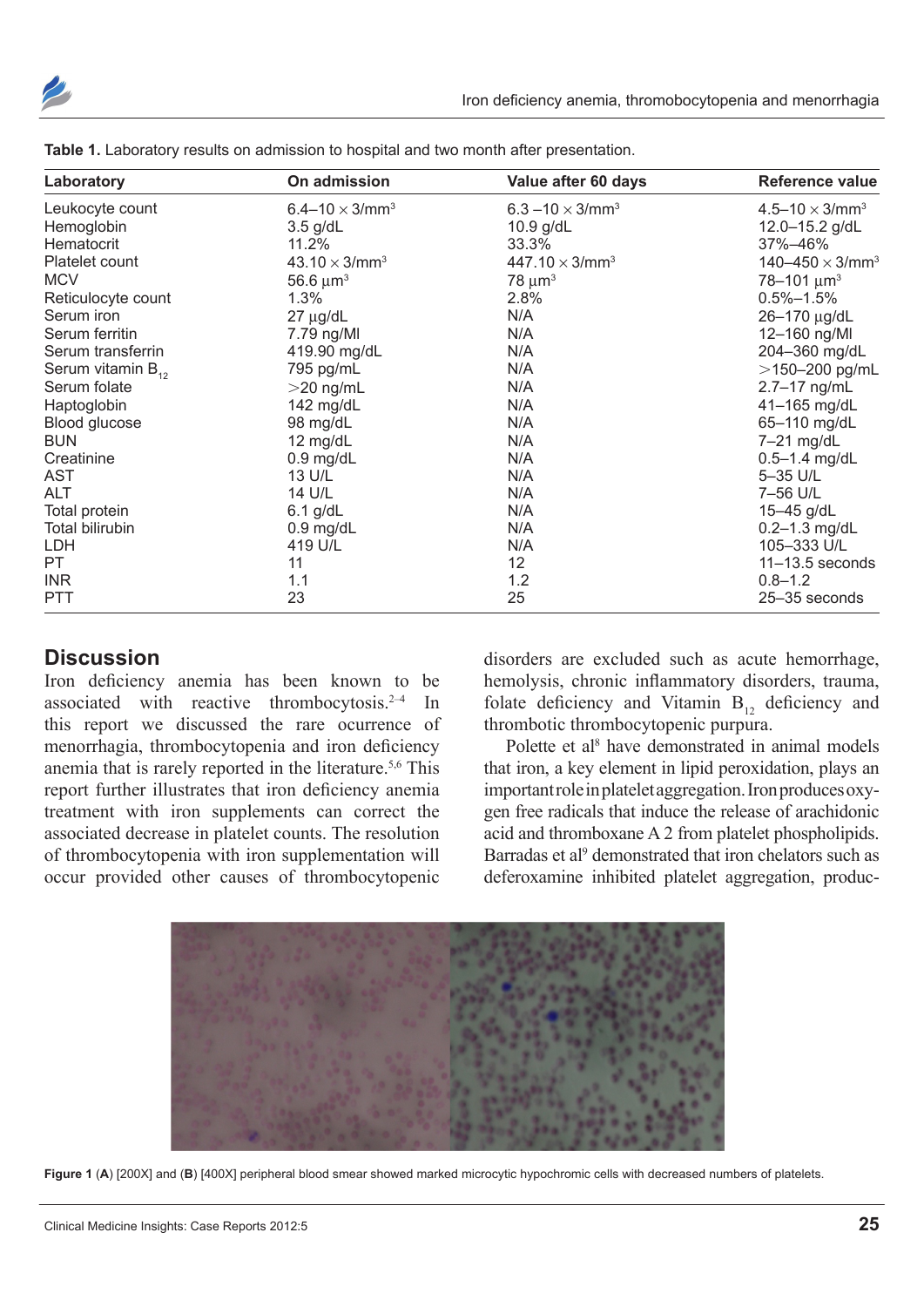

Figure 2A. Response to iron therapy plotted against time. **Note:** Platelet overshoot after 60 days.

tion of thromboxane and lipoxygenase activity suggesting platelet aggregation is dependent on iron.

In patients with menorrhagia, inadequate contraction of spiral arterioles in the endometrium leads to qualitative and quantitative platelet dysfunction causing prolonged period of heavy menstrual flow.10 In order to understand possible interactions between iron deficiency anemia, platelet behavior and menorrhagia, Akoy et al<sup>11</sup> evaluated the effect of iron therapy on platelet function among women with menorrhagia. They found iron deficiency anemia in women caused arachidonic acid induced platelet dysfunction through iron-containing enzymes may give rise to increased menstrual blood loss, which can be reversed through iron repletion. Kiem et al<sup>12</sup> showed that iron is present in platelets in a concentration of approximately 12.28 µg/g, further supporting the hypothesis of Karpatkin and colleagues<sup>13</sup> that iron may have a functional role in controlling platelet production.

A 2-compartment model has been designed to study the role of iron in maintenance of platelet counts and reactive thrombocytosis.14 The two main components



**Figure 2B.** Hemoglobin level after iron supplementation.

include the "inhibitor" compartment and the "essential component." In the "inhibitor" compartment, iron either directly or indirectly inhibits the rise in platelet count above steady state levels via an unknown mechanism. This postulated mechanism accounts for thrombocytosis that occurs following iron depletion through blood loss or an iron-deficient diet. In the "essential component" compartment of the model, iron is required in the synthesis or production of platelets. During iron depletion, thrombopoiesis will begin until sufficient iron is available in the "essential" compartment for synthesis of platelets. This supports the two compartment model of iron's role in maintaining platelet counts.14

In our case, patient had severe iron deficiency, as manifested by hemoglobin level of 3.5 g/dL and thrombocytopenia 30,000/mm3 . Therefore, at the time of initial presentation, iron stores of the essential component compartment were exhausted and thrombocytopenia ensued. When iron was replaced in the form of packed erythrocyte transfusions and iron supplementation, thrombopoiesis occurred and the platelet count returned to normal. Finally, she progressed to thrombocytosis owing to secondary overshoot resulting from the function of iron in the inhibitor compartment. Our patient did not require any platelet transfusion.

An increasing reticulocyte count is a reliable way to confirm iron responsiveness during the initial period of observation and supplementation. In patients with concomitant thrombocytopenia, a rapid rise in the platelet count also can serve as evidence of an appropriate hematological response to iron replenishment. Similar to our case, Ganti et al<sup>15</sup> had a case of a 39 year female Jehovah's Witness with a 10 month history of menorrhagia and pancytopenia and severe iron deficiency. Since blood transfusion was not allowed, she was started on intravenous iron replacement therapy which caused initial leucopenia and thrombocytopenia which recovered upon continuing iron supplementation Again such finding in similar cases clarifies the potential role of iron in thrombocytopenia associated with iron deficiency anemia.

#### **Conclusion**

Iron supplements can improve iron deficiency anemia, platelet counts and menorrhagia. This case further supports the two compartment iron's role in maintenance of platelet counts. Physicians should be aware of unexplained menorrhagia with normal coagulation profile.